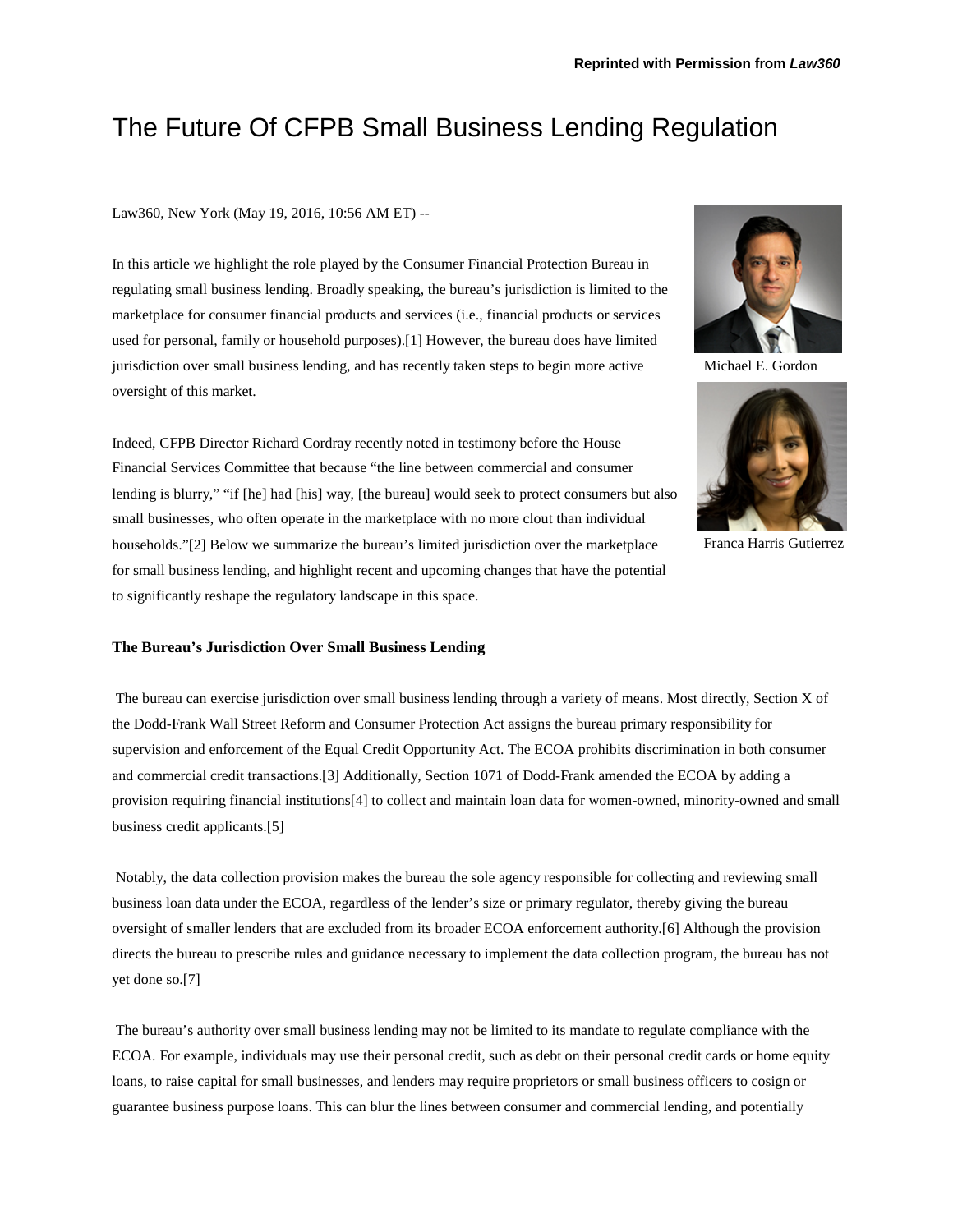exposes small business lending practices to bureau enforcement of federal consumer financial laws that may not obviously apply. In addition, the bureau's consumer response team is planning for future acceptance of complaints in the area of small business lending.[8]

Financial institutions should also be mindful that even where the bureau does not have jurisdiction over small business lending, other regulators may. For example, banking regulators' unfair, deceptive or abusive acts and practices authority is not limited to consumer-purpose transactions, and banks may be subject to supervision and UDAP enforcement concerning small business accounts by their prudential regulator. States too have recently sought to regulate small business lending in new ways. For example, a bill introduced in the Illinois state senate directed at marketplace lenders would apply to small business and consumer lending. This proposed legislation has some of the hallmarks of recent CFPB and state attorney general efforts to regulate payday lending and other consumer finance products — notably, ability to repay requirements, limits on electronic transfers, extensive disclosure provisions, and referral compensation restrictions.[9]

#### **The Bureau's Office of Small Business Lending Markets**

In addition to Cordray's public comments noted above, other recent developments signal the bureau's intent to begin more active oversight of small business lending. On April 13, 2016, the CFPB announced the hiring of Grady Hedgespeth from the Small Business Administration's Office of Economic Opportunity as the assistant director for the CFPB's new Office of Small Business Lending Markets.[10] The role was described by the bureau as a "once-in-a-career opportunity to make the market for small business finance fairer and more transparent."[11] A primary responsibility of the new office will be to implement the data collection provisions called for in Section 1071 of Dodd-Frank.

The bureau is likely to begin the rulemaking process for the data collection program this year. Although the precise contours of the rule are not yet known, the statute calls for a data collection program in which lenders compile and disclose to the bureau whether an applicant for credit is a women-owned, minority-owned or small business.[12] At a minimum, lenders must collect the following information:

- The number of the application and the date on which the application was received;
- The type and purpose of the loan or other credit being applied for;

• The amount of the credit or credit limit applied for, and the amount of the credit transaction or the credit limit approved for such applicant;

- The type of action taken with respect to such application, and the date of such action;
- The census tract in which the principal place of business of the applicant is located;
- The gross annual revenue of the applicant in the last fiscal year preceding the date of the application;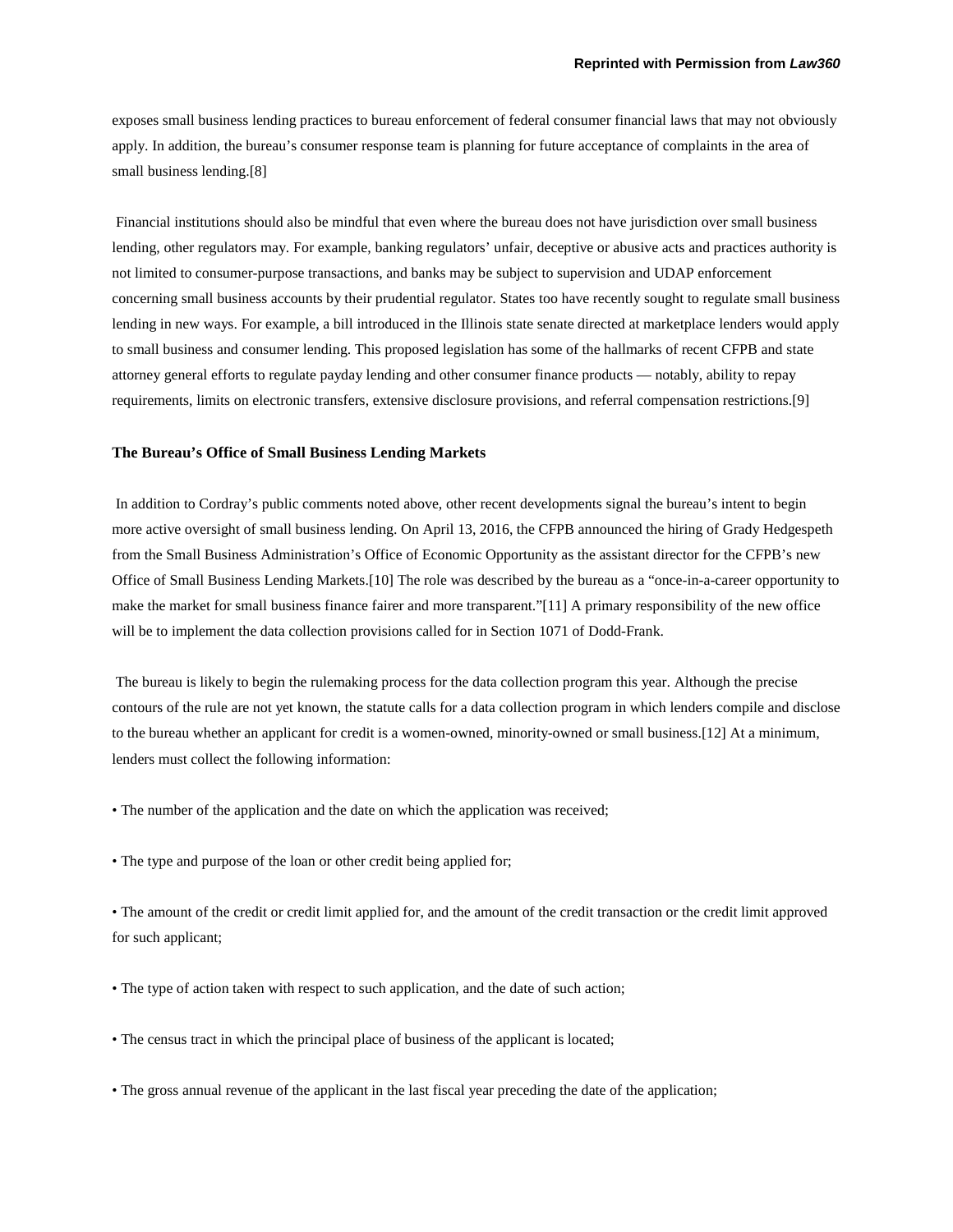- The race, sex and ethnicity of the principal owners of the business; and
- Any additional data that the bureau determines would aid in fulfilling the purposes of this section.[13]

The statute generally prohibits financial institutions from allowing underwriters to access the information collected, meaning reliable controls will be needed to ensure underwriters are adequately segregated from the data.[14] Furthermore, the statute requires that the data be retained for "not less than three years" (which the bureau may extend by regulation) and be made available to "any member of the public upon request."[15] Bear in mind that the above requirements are the minimum required by Dodd-Frank, and that the bureau may, and likely will, expand upon these requirements in its implementing regulations.

## **Potential Impact of the Bureau's Increased Oversight**

The bureau's entry into small business lending regulation will impact the market in a variety of ways. At a minimum, the new data collection requirements will impose additional compliance costs on financial institutions. Lenders will need to devote compliance and risk resources to develop processes and controls to obtain, maintain and disclose loan data. In addition, the data collection program will equip the bureau with tools to police small business lending for disparate impact discrimination, redlining and credit discrimination in emerging areas such as marketplace lending.

Disparate Impact: The new data collection program will provide a wealth of data upon which "disparate impact" claims under the ECOA could be based. Disparate impact involves a policy or practice that, although facially neutral, results in a disproportionate disadvantage to a protected class and cannot be justified by a legitimate, nondiscriminatory business purpose. Disparate impact claims cover a much broader swath of conduct as compared to other types of discrimination, which involve intentional discrimination, and therefore create increased risk for lenders.

In many areas of lending, disparate impact claims under the ECOA are complicated because regulators (or plaintiffs) lack solid demographic information about loan applicants to assess such claims.[16] In such circumstances, lenders also lack solid information with which to guard against violations or alleged violations. To assess a possible disparate impact claim, regulators must compile and analyze aggregated data from a large number of loans to determine whether a discriminatory impact is present. But outside the mortgage context and other limited circumstances, financial institutions do not maintain this sort of demographic information because they are prohibited from doing so.[17]

Thus, regulators and plaintiffs have historically been forced to rely on proxies for this data in consumer lending. For example, to support disparate impact allegations in the auto lending context, the bureau developed a proxy method that combines surname and geography-based information to determine probability for race and ethnicity.[18] The reliability of these methods has been subject to significant criticism.[19]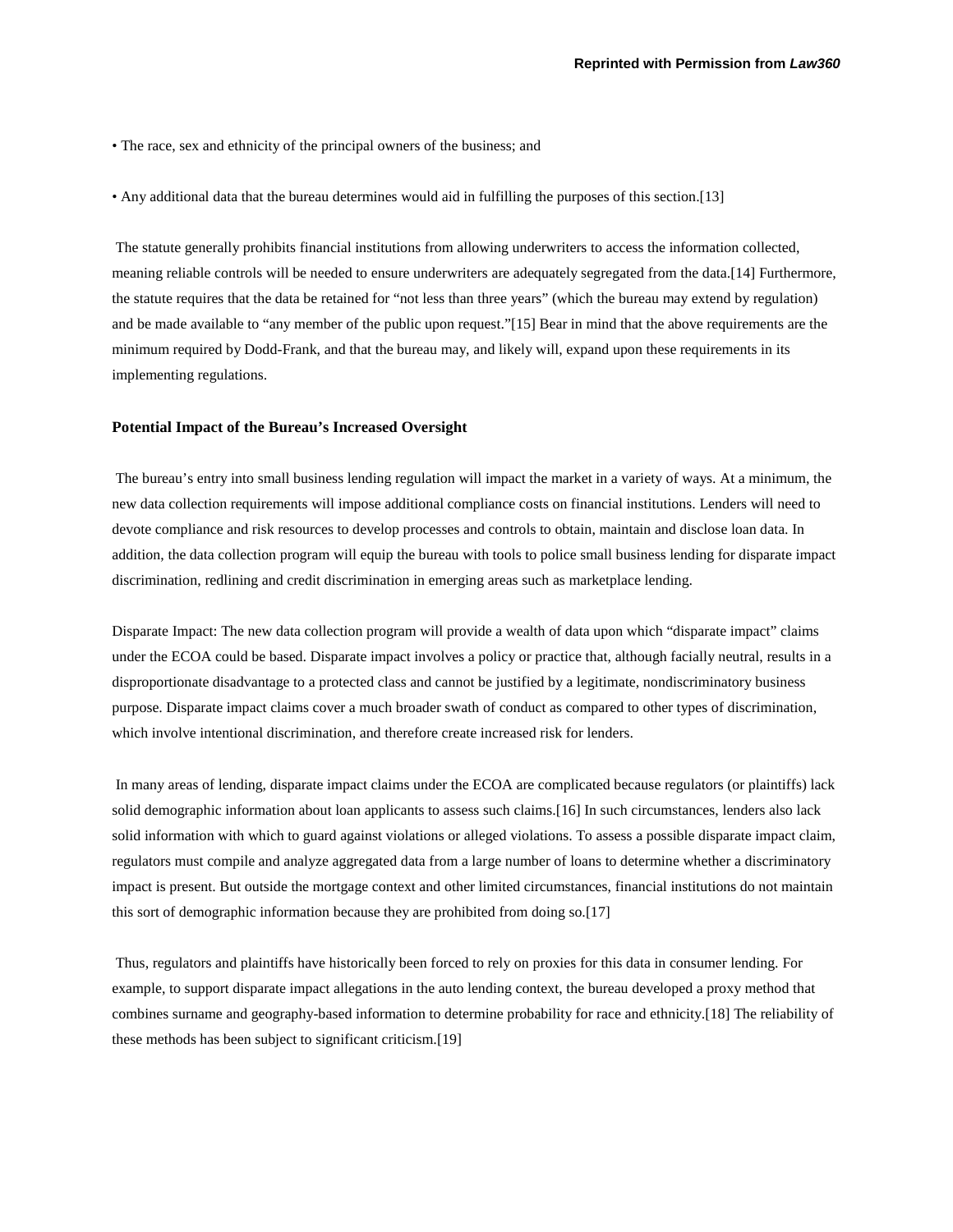Under the soon-to-be issued rules, however, financial institutions will be required to inquire whether a loan applicant is woman-owned, minority-owned or a small business, and maintain a record of the response in connection with an application for business-purpose credit.[20] This information will create a trove of loan-level demographic data that can be analyzed for potential disparate impacts.

Redlining: The bureau might also use the small business data to advance so-called redlining claims predicated on a lack of credit availability in minority-dominated areas. Redlining has been an area of significant recent interest for the bureau indeed, Cordray has said that recent redlining settlements were a "shot across the bow" to the industry.[21] Although these claims have historically been predicated on demographic data for mortgage loan applications collected under the Home Mortgage Disclosure Act (HMDA),[22] the same tools and techniques will soon be available to the bureau for small business lending.

For example, regulators have used HMDA data to plot mortgage lending information for peer lenders onto maps of certain high-population minority areas, to determine whether certain lenders' practices lead to statistical disparities as compared to their peers.[23] In a similar way, the newly collected data could allow the bureau to identify geographic regions in which women-owned, minority-owned and small businesses are underserved, and to develop redlining claims against lenders based on this information.

Marketplace Lending: Marketplace lending is another area that may be affected by the bureau's expanded oversight into small business lending. Marketplace lending is a rapidly growing industry in which nonbank, online entities connect consumers and small businesses with investors or lenders that provide credit. Recent press articles have speculated that certain marketplace lending practices raise fair lending concerns, such as possible redlining issues. At the same time, the CFPB and other regulators have expressed concerns that this industry is inadequately regulated, and the bureau recently highlighted that it accepts consumer complaints regarding marketplace lenders. The bureau's growing interest in small business lending coupled with its concerns about marketplace lenders makes this industry a natural focus for the bureau when it begins to collect small business loan data. And according to recent press reports, the bureau is working on a proposed rule that may bring certain marketplace lenders within its supervisory jurisdiction.[24]

#### **Steps Lenders Can Take Now**

Although the data collection program is still likely years away from full implementation, it is never too early to start preparing for what may be a resource-intensive effort to adapt to the new regime. Until the bureau provides more information about this program, the best places to look for guidance are the minimum requirements in Dodd-Frank, the analogous consumer reporting requirements in the HMDA, and the bureau's general expectations about compliance management systems.

Lenders should consider whether their current commercial lending systems can record HMDA-type data and whether adjustments to the loan application process will be necessary to comply with the new rule. In addition to possible process and technology changes, lenders will also need to develop new policies and procedures for compliance, along with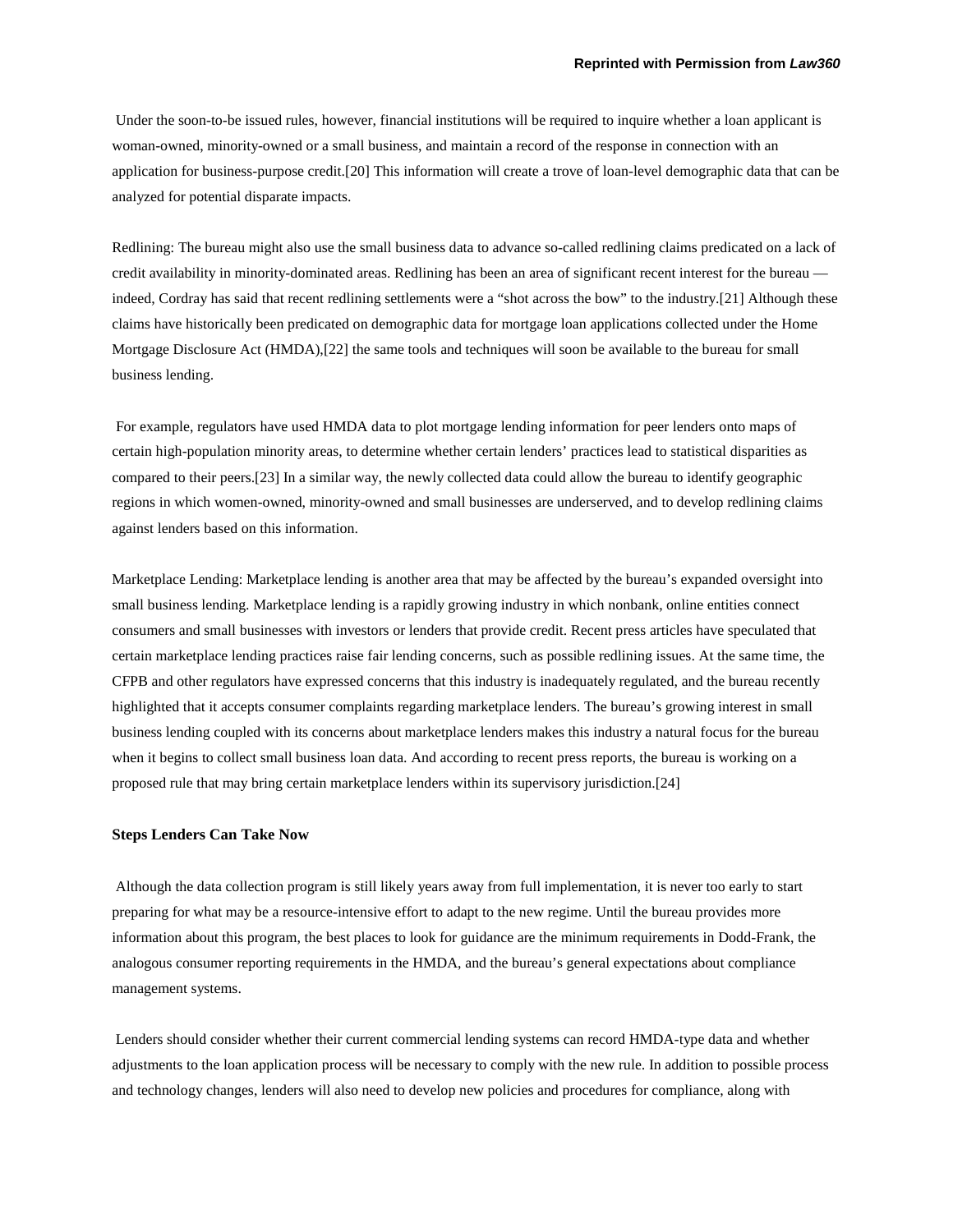employee training once the rule is issued. Should the bureau move to supervise marketplace lenders or other fintech companies, significant additional effort will be needed to prepare for bureau supervision.

# **Conclusion**

Given the bureau's stated desire to expand its oversight role in the small business lending marketplace, financial institutions should expect that the bureau will use the data it collects to inform decisions about regulatory activity in this area, whether through supervision, enforcement or additional rulemaking. The creation of a new small business lending office, combined with existing staff and expertise in the fair lending office and elsewhere within the bureau, ensures that the bureau will have ample resources available to scrutinize small business lending markets and respond to perceived problems.

—By Michael E. Gordon and Franca Harris Gutierrez, Wilmer Cutler Pickering Hale and Dorr LLP

*[Michael Gordon](https://www.wilmerhale.com/michael_gordon/) is a partner and chairman of the consumer financial protection bureau practice a[t WilmerHale](https://www.wilmerhale.com/) in Washington, D.C. He previously served as senior counselor to the director of the CFPB and was a member of the CFPB implementation team after it was established by the Treasury Department in 2010.*

*[Franca Harris Gutierrez](https://www.wilmerhale.com/franca_gutierrez/) is a partner and vice chairwoman of the financial institutions practice group at WilmerHale in Washington, D.C. She previously served as an attorney in the Office of the Chief Counsel, where she handled special projects on top-priority policy issues for the agency.*

*The opinions expressed are those of the author(s) and do not necessarily reflect the views of the firm, its clients, or Portfolio Media Inc., or any of its or their respective affiliates. This article is for general information purposes and is not intended to be and should not be taken as legal advice.*

### [1] 12 U.S.C. § 5481(5).

[2] The Semi-Annual Report of the Bureau of Consumer Financial Protection: Hearing Before the House Committee on Financial Services, 114th Cong. (2016) (testimony of Richard Cordray, Director, Consumer Financial Protection Bureau).

[3] See 15 U.S.C. §§ 1691(a); 1691a(b), (f). The bureau has primary enforcement responsibility for nondepository and large depository institutions (defined as those with assets of more than \$10 billion). See 12 U.S.C. §§ 5514, 5515. For smaller depository institutions, Dodd-Frank assigns primary responsibility for ECOA supervision to prudential regulators and the bureau is limited to a supporting role. See id. § 5516.

[4] Financial institutions are defined broadly as "any partnership, company, corporation, association (incorporated or unincorporated), trust, estate, cooperative organization or other entity that engages in any financial activity." 15 U.S.C. § 1691c-2(h)(1).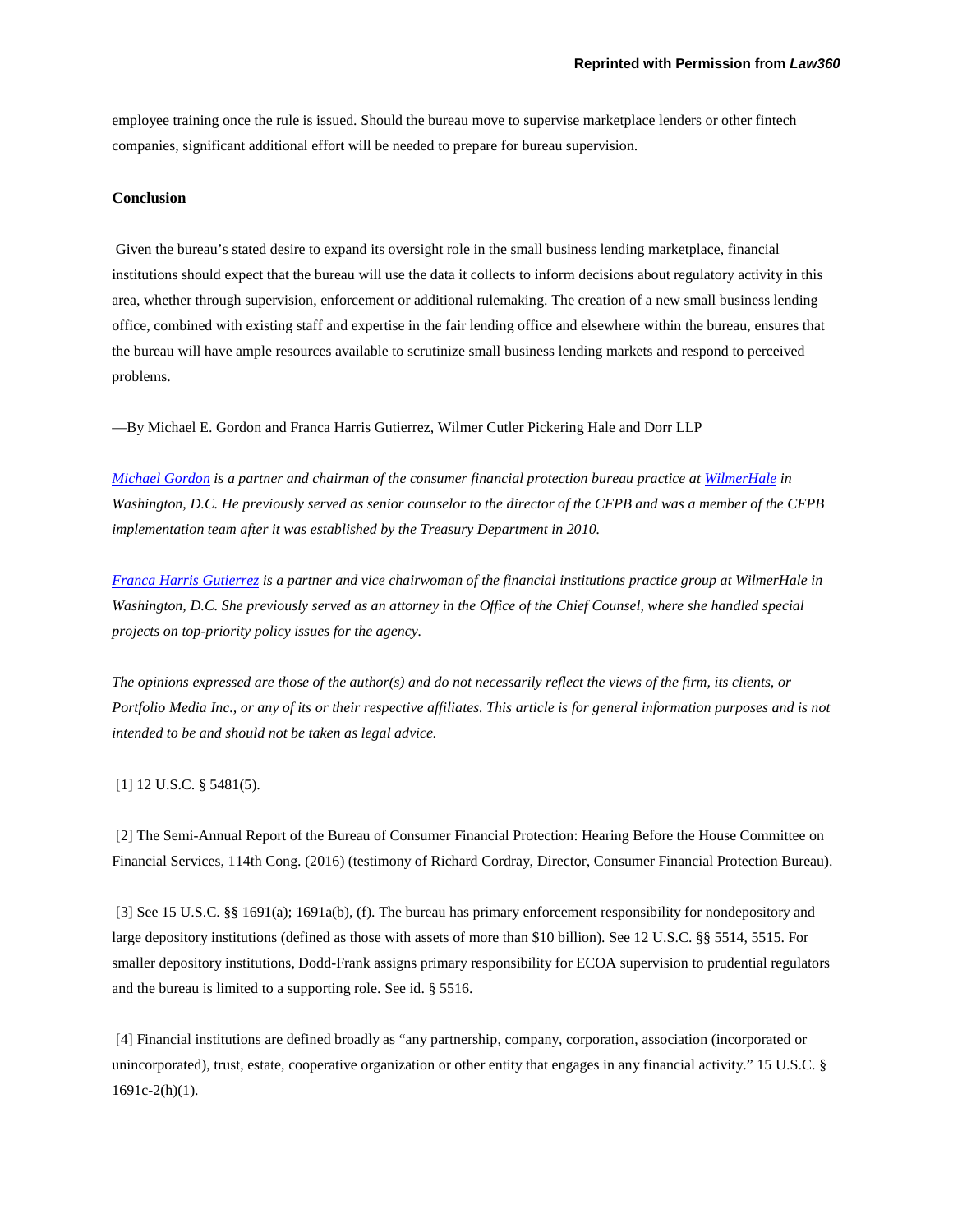[5] Dodd-Frank Act § 1071, codified at 15 U.S.C. § 1691 c-2.

[6] See 15 U.S.C. § 1691c-2(g); 12 U.S.C. § 5516.

[7] See 15 U.S.C. § 1691c-2(g).

[8] Policy Priorities over the Next Two Years ("Subject to an assessment of feasibility, the bureau's consumer response team will build the infrastructure to intake and analyze small business lending complaints.").

[9] S. 2865, 99th Gen. Assemb. (Il. 2016).

[10] CFPB Announces New Additions to Senior Leadership.

[11] CFPB Job Flyer, Assistant Director, Small Business Lending.

[12] 15 U.S.C. § 1691c-2(a).

[13] See id. § 1691c-2(e).

[14] Id. § 1691c-2(d).

[15] Id. § 1691c-2(f).

[16] It remains an open question whether a disparate impact claim is cognizable under the ECOA. The U.S. Supreme Court recently held that disparate impact claims are cognizable under the Fair Housing Act, Texas Dep't of Housing & Community Affairs v. Inclusive Communities Project Inc., 135 S. Ct. 2507 (2015), a law that shares many similarities with the ECOA, but neither the Supreme Court nor any circuit court has directly addressed whether a disparate impact analysis can support an ECOA claim. That said, the CFPB takes the position that an ECOA violation may be based on disparate impact, and many federal district courts have supported this position. See, e.g., 12 C.F.R. Part 202, Supp. I (finding "Congressional intent" that "[t]he effects test" doctrine "appl[ies] in the credit area" to "prohibit a creditor practice that is discriminatory in effect ... even though the creditor has no intent to discriminate and the practice appears neutral on its face"); see, e.g., Osborne v. Bank of America, NA, 234 F. Supp. 2d 804, 811 (M.D. Tenn. 2002) (collecting cases).

[17] See 12 C.F.R. § 1002.5(b) (prohibiting lenders from "inquiring about the race, color, religion, national origin or sex of an applicant or any other person in connection with a credit transaction").